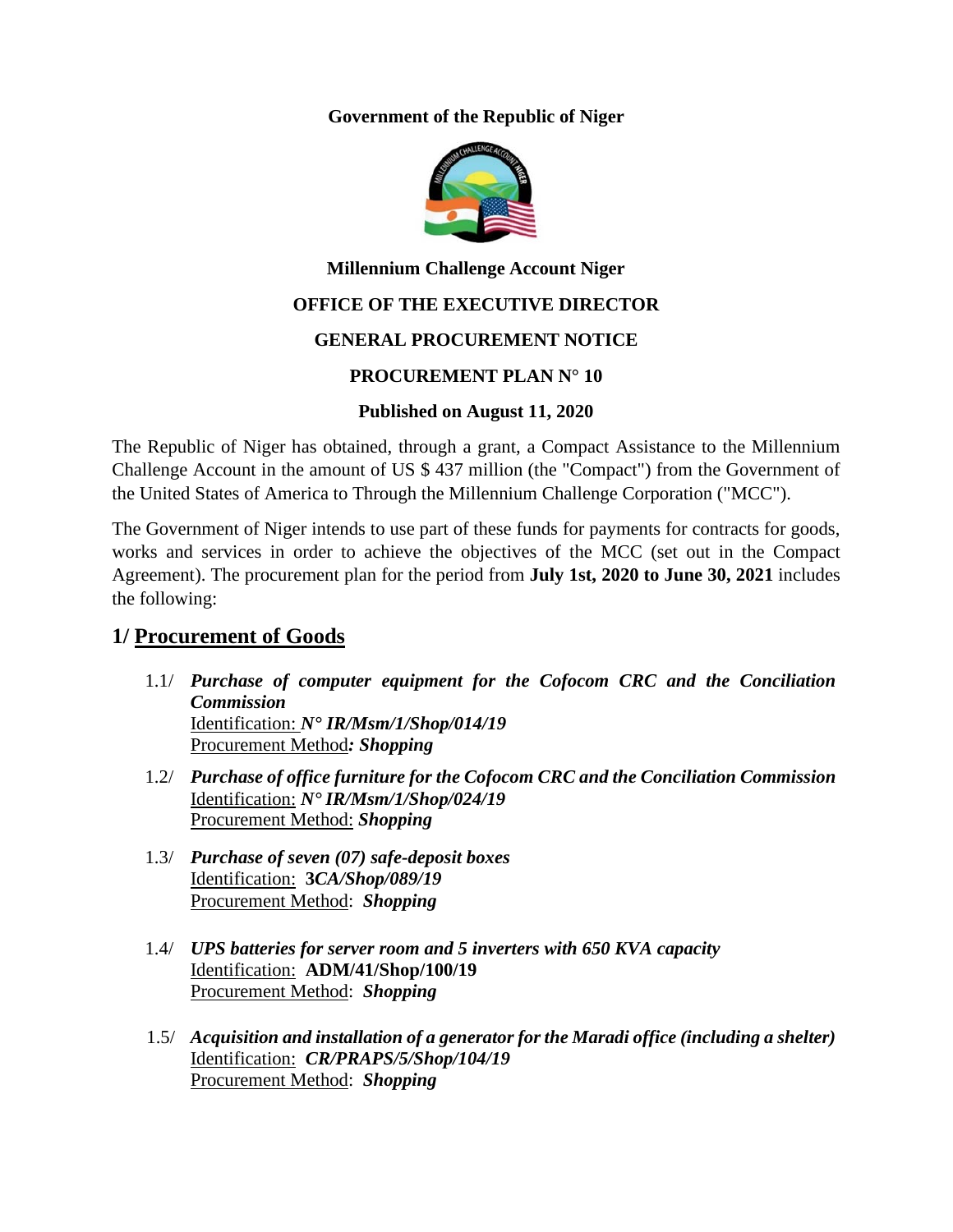- 1.6/ *Office supplies for MCA-Niger* Identification: *ADM/41/Shop/110/20* Procurement Method: *Shopping*
- 1.7/ *Office furniture for MCA-Niger and regional office CRA Dosso* Identification: *2CA/Shop/111/20* Procurement Method: *Shopping*
- 1.8/ *Purchase of 24 Sophos Central EndPoint advanced (Antivirus) (3 years license) Identification: ADM.It/41/Shop/126/20 Procurement Method: Shopping*
- 1.9/ *Purchase of 25 Microsoft Office License/Software Assurance Pack* Identification: *ADM.It/41/Shop/127/20* Procurement Method: *Shopping*
- 1.10/ *Purchase of Software (Recent version) for the Irrigation Project Identification: ADM/41/Shop/131/20 Procurement Method: Shopping*
- 1.11/ *Acquisition of vaccines Identification: CR/PRAPS/1/QPBS/132/20 Procurement Method: CB QPBS*
- 1.12/ *Acquisition of Laboratory equipment Identification: CR/PRAPS/1/QPBS/143/20 Procurement Method: CB QPBS*
- 1.13/ *Purchase of eight (8) inverters for security equipment in regional offices and MCA-Niger Identification: ADM.Sec/41/Shop/142/20 Procurement Method: Shopping*
- 1.14/ *Purchase of equipments for the National System of Statistics Identification : IR/Pr/3/QPBS/0144/20 Procurement Method: CB*

## **2/Consultants services**

#### **2.1/ Firms**

2.1.1/ *Capacity building of National System of Statistics* Identification: *IR/Pr/3/QCBS/0024/20* Procurement Method: *QCBS*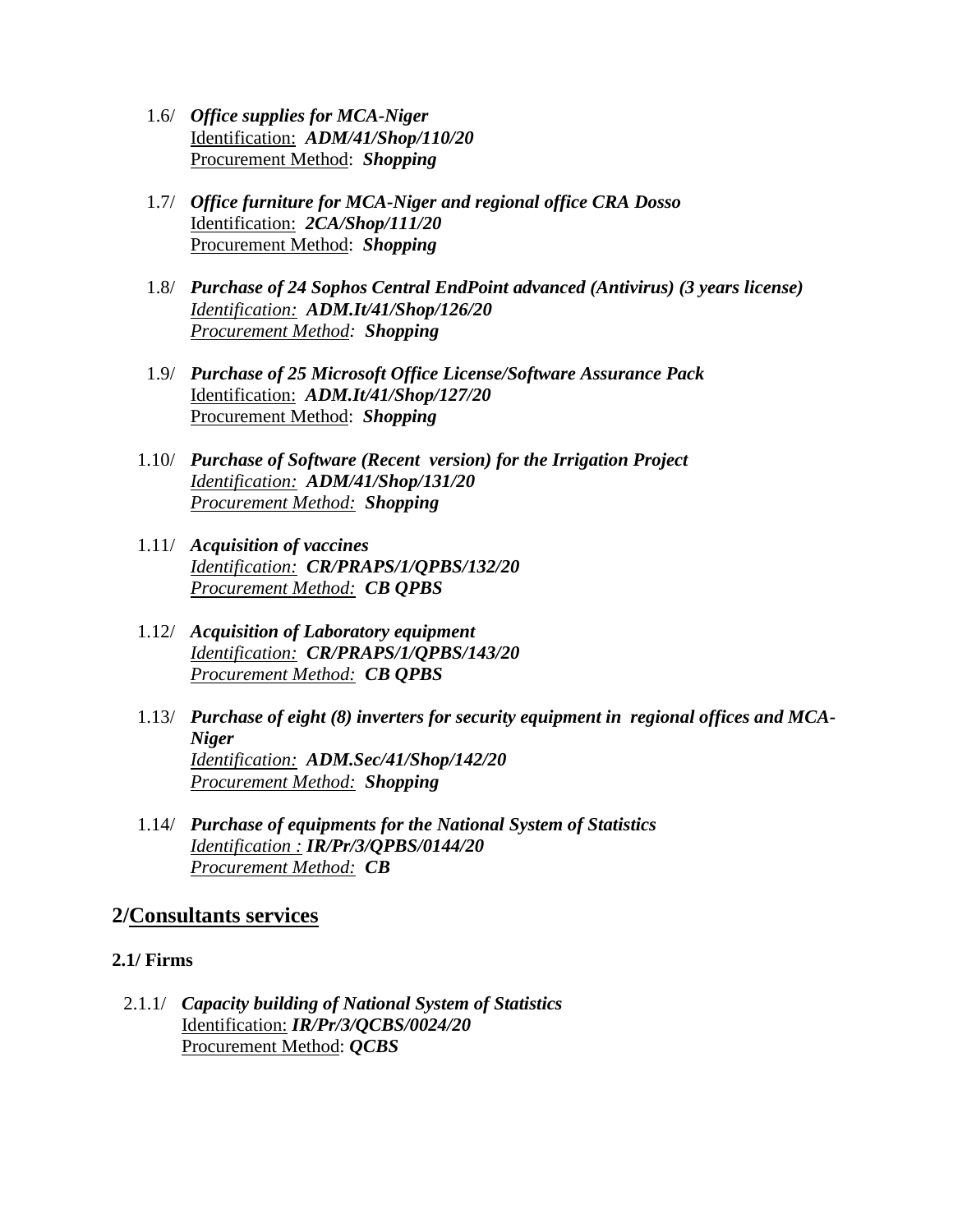- 2.1.2/ *Study and implementation of the Action Plan and Resettlement on livestock markets*  Identification: *CR/PRAPS/3/QBS.IDIQ/133/20* Procurement Method: *QBS*
- 2.1.3/ *Project Management Consultant (PMC), for coordinating and supporting the management of Sia Kouanza activities* Identification: *IR/IPD/1/SS/145/20* Procurement Method: *SSS*

#### **2.2/ Individual Consultants**

- 2.2.1/ *Recruitment of a consultant for capacity building of Private Sector Partnership Fund beneficiaries* Identification: *CR/CRA/2/IC/105/19* Procurement Method: *IC*
- 2.2.2/ *Short term contract with a Procurement Expert* Identification: *ADM/41/SS/130/20* Procurement Method: *SSS*
- 2.2.3/ *Recruitment of an individual consultant for advanced QGIS and GPS training for the 5 Great Irrigation municipalities + Monitoring of appropriation of the modules in situ by municipality* Identification: *IR/MSM/1/IC/136/20* Procurement Method: *IC*
- 2.2.4/ *Recruitment of an individual consultant in Word and Excel initiation training for CRC municipalities* Identification: *IR/MSM/1/IC/137/20* Procurement Method: *IC*
- 2.2.5/ *Recruitment of an Individual Consultant in Initial Training on QGIS and GPS for the municipalities of the CRC area* Identification: *IR/MSM/1/IC/138/20* Procurement Method: *IC*
- 2.2.6/ *Recruitment of an individual consultant for training in physical and electronic archiving of land security documents in CRC municipalities* Identification: *IR/MSM/1/IC/139/20* Procurement Method: *IC*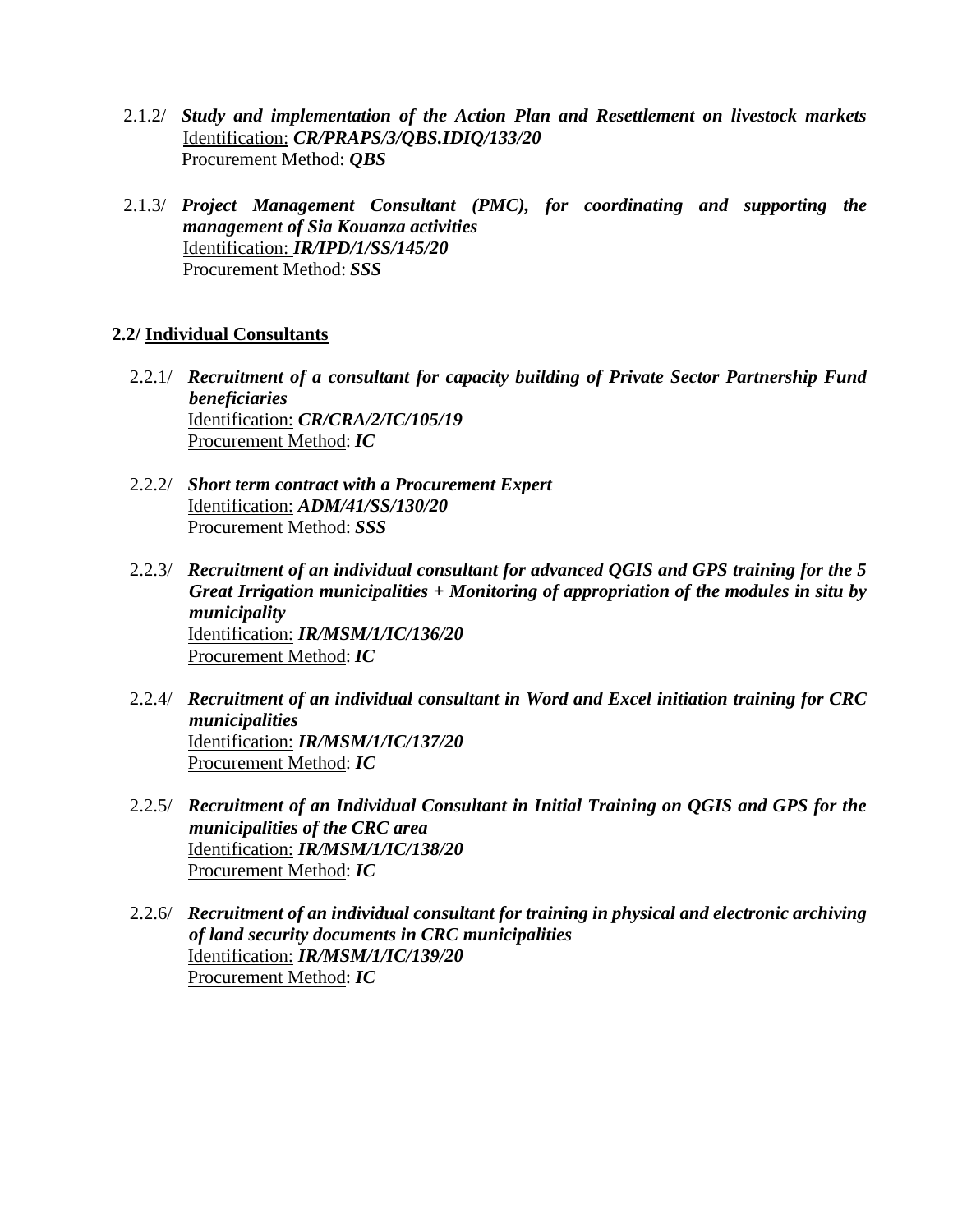# **3/ Non-Consultant Services**

- 3.1/ *Installation of laboratory equipment already acquired* Identification: *CR/Praps/1/Shop/0108/19* Procurement Method: *Shopping*
- 3.2/ *Supply and installation of Metal Grids and Curtains on the glass surfaces on the ground floor of the MCA-Niger building in Niamey* Identification: *ADM/41/Shop/113/20* Procurement Method: *Shopping*
- 3.3/ *Maintenance LAN and IT equipment* Identification: *ADM/41/Shop/117/20* Procurement Method*: Shopping*
- 3.4/ *Design and reproduction of Communication and awareness tools on Land Governance and Security for the benefit of the municipalities of the MCA-Niger intervention area (GI and CRC)* Identification: *IR/MSM/1/IC/135/20* Procurement Method*: Shopping*

# **4/ Works**

- 4.1/ *Rehabilitation of regional offices PRAPS* Identification: *CR/PRAPS/5/Shop/064/19* Procurement Method: *Shopping*
- 4.2/ *Construction of clinics, corridors and livestock markets* Identification: *CR/PRAPS/3/CB/114/20* Procurement Method: *CB*
- 4.3/ *Construction of livestock markets* Identification: *CR/PRAPS/3/CB/144/20* Procurement Method: *CB*
- 4.4/ *Development work on irrigated areas* Identification: *CR/CRA/1/CB/140/20* Procurement Method: *CB*

Procurement of goods, works and services will be in accordance with MCC's procurement principles, rules and procedures documented in the "MCC PPG" document dated April 2, 2020 and approved on the same day and available on the website mcc.gov/resources/doc/ programprocurement-guidelines and the Millennium Challenge Account Niger (MCA-Niger) : [www.mcaniger.ne](http://www.mcaniger.ne/)

Contracts are open to all eligible bidders as defined in the MCC Procurement Guidelines, "MCC